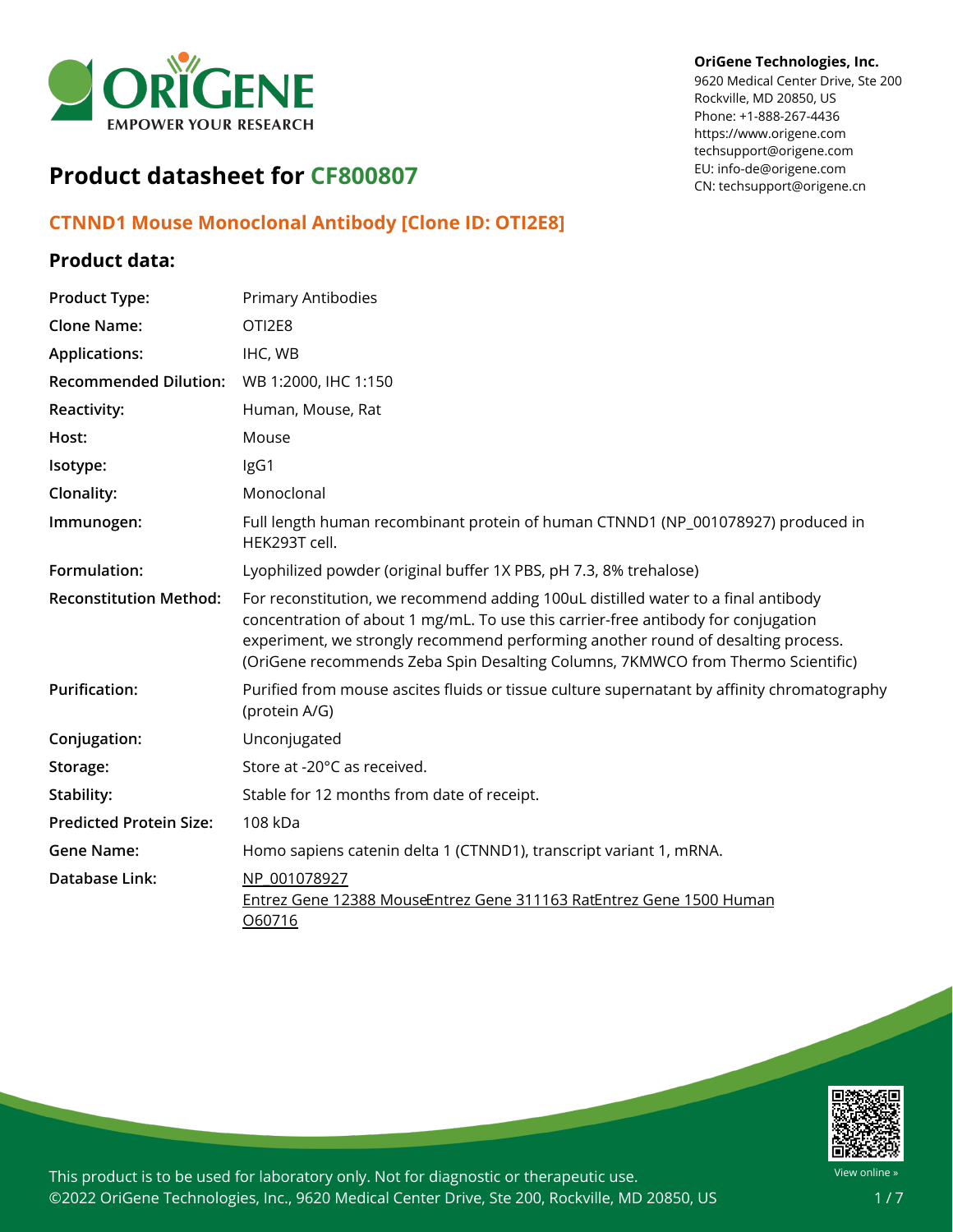| <b>ORIGENE</b>           | CTNND1 Mouse Monoclonal Antibody [Clone ID: OTI2E8] – CF800807                                                                                                                                                                                                                                                                                                                                                                                                                                                                               |
|--------------------------|----------------------------------------------------------------------------------------------------------------------------------------------------------------------------------------------------------------------------------------------------------------------------------------------------------------------------------------------------------------------------------------------------------------------------------------------------------------------------------------------------------------------------------------------|
| Background:              | This gene encodes a member of the Armadillo protein family, which function in adhesion<br>between cells and signal transduction. Multiple translation initiation codons and alternative<br>splicing result in many different isoforms being translated. Not all of the full-length natures of<br>the described transcript variants have been determined. Read-through transcription also<br>exists between this gene and the neighboring upstream thioredoxin-related transmembrane<br>protein 2 (TMX2) gene. [provided by RefSeq, Dec 2010] |
| Synonyms:                | CAS; CTNND; p120; p120(CAS); p120(CTN); P120CAS; P120CTN                                                                                                                                                                                                                                                                                                                                                                                                                                                                                     |
| <b>Protein Families:</b> | Druggable Genome                                                                                                                                                                                                                                                                                                                                                                                                                                                                                                                             |
| <b>Protein Pathways:</b> | Adherens junction, Leukocyte transendothelial migration                                                                                                                                                                                                                                                                                                                                                                                                                                                                                      |

## **Product images:**

 $\sim$   $\sqrt{2}$ 





HEK293T cells were transfected with the pCMV6- ENTRY control (Cat# [PS100001], Left lane) or pCMV6-ENTRY CTNND1 (Cat# [RC222771], Right lane) cDNA for 48 hrs and lysed. Equivalent amounts of cell lysates (5 ug per lane) were separated by SDS-PAGE and immunoblotted with anti-CTNND1(Cat# [TA800807]). Positive lysates [LY421307] (100ug) and [LC421307] (20ug) can be purchased separately from OriGene.

Western blot analysis of extracts (35ug) from 9 different cell lines by using anti-CTNND1 monoclonal antibody (HepG2: human; HeLa: human; SVT2: mouse; A549: human; COS7: monkey; Jurkat: human; MDCK: canine; PC12: rat; MCF7: human). Dilution: 1:2000

This product is to be used for laboratory only. Not for diagnostic or therapeutic use. ©2022 OriGene Technologies, Inc., 9620 Medical Center Drive, Ste 200, Rockville, MD 20850, US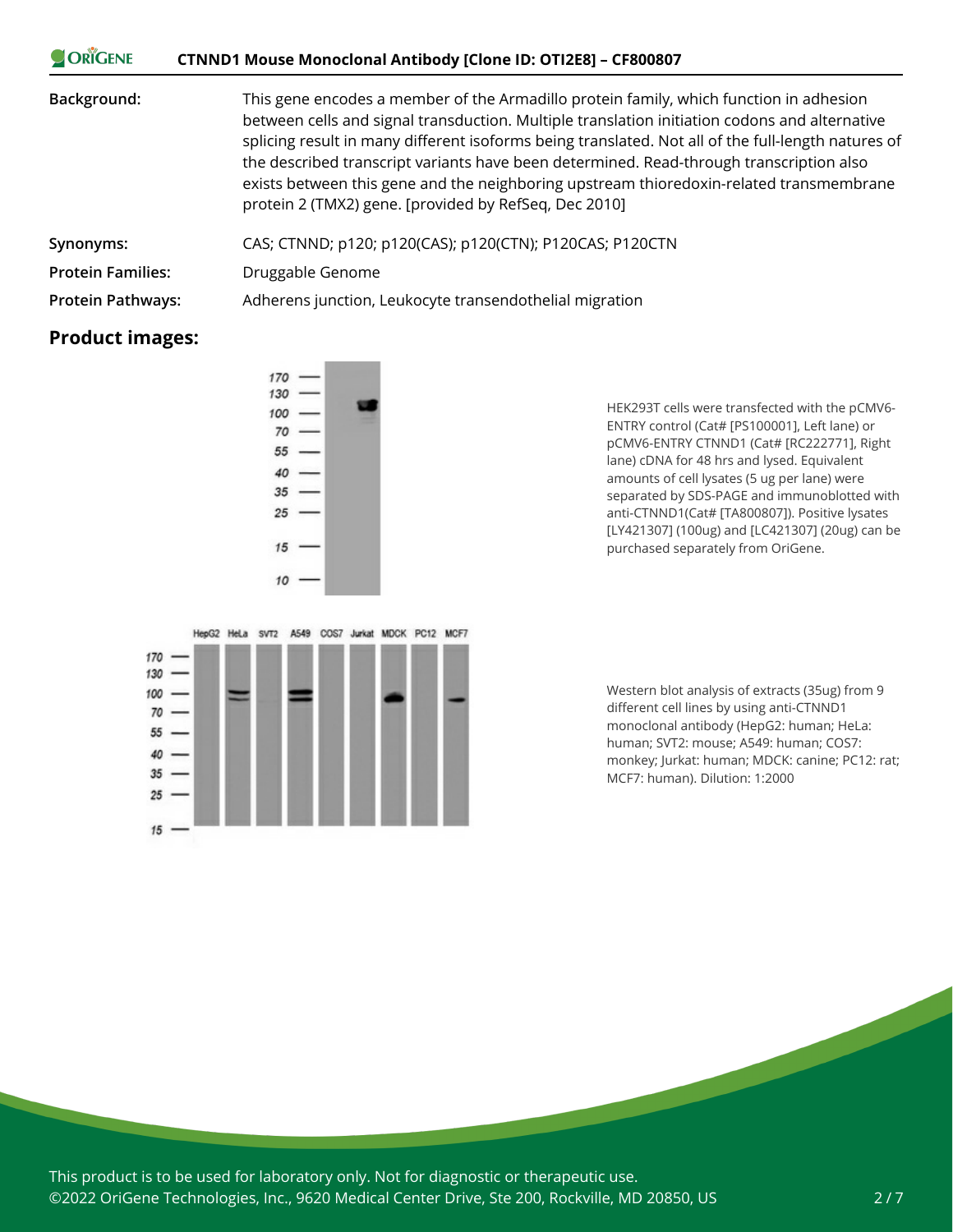



Western blot analysis of extracts (35ug) from different cell line by using anti-CTNND1 monoclonal antibody (1:500).





Equivalent amounts of cell lysates (10 ug per lane) of wild-type Hela cells (WT, Cat# LC810HELA) and CTNND1-Knockout Hela cells (KO, Cat# [LC810057]) were separated by SDS-PAGE and immunoblotted with anti-CTNND1 monoclonal antibody TA800807. Then the blotted membrane was stripped and reprobed with anti-b-actin antibody ([TA811000]) as a loading control (1:500).

Immunohistochemical staining of paraffinembedded Human breast tissue within the normal limits using anti-CTNND1 mouse monoclonal antibody. (Heat-induced epitope retrieval by 10mM citric buffer, pH6.0, 120°C for 3min, [TA800807]) (1:150)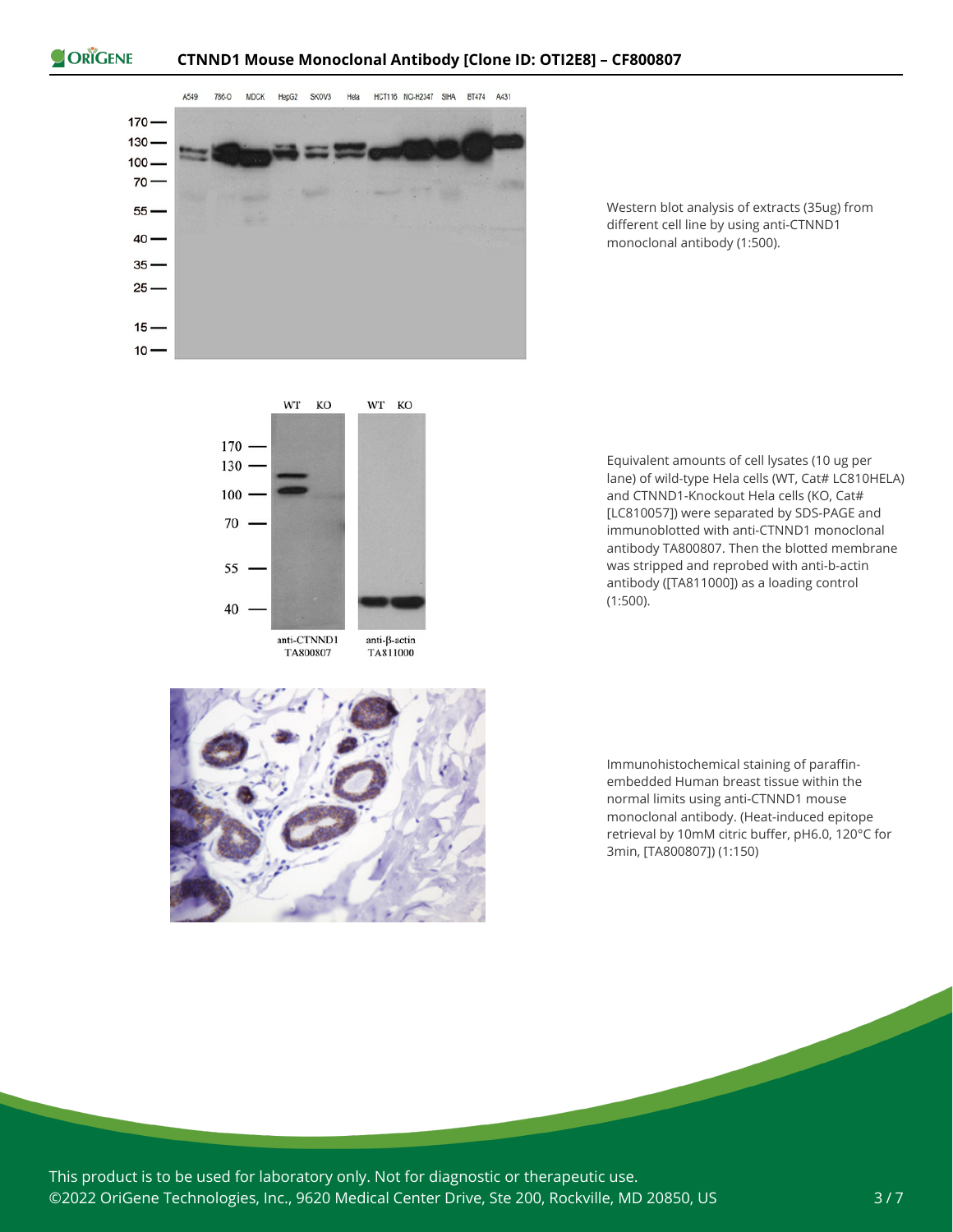

Immunohistochemical staining of paraffinembedded Adenocarcinoma of Human breast tissue using anti-CTNND1 mouse monoclonal antibody. (Heat-induced epitope retrieval by 10mM citric buffer, pH6.0, 120°C for 3min, [TA800807]) (1:150)

Immunohistochemical staining of paraffinembedded Human colon tissue within the normal limits using anti-CTNND1 mouse monoclonal antibody. (Heat-induced epitope retrieval by 10mM citric buffer, pH6.0, 120°C for 3min, [TA800807]) (1:150)

Immunohistochemical staining of paraffinembedded Adenocarcinoma of Human colon tissue using anti-CTNND1 mouse monoclonal antibody. (Heat-induced epitope retrieval by 10mM citric buffer, pH6.0, 120°C for 3min, [TA800807]) (1:150)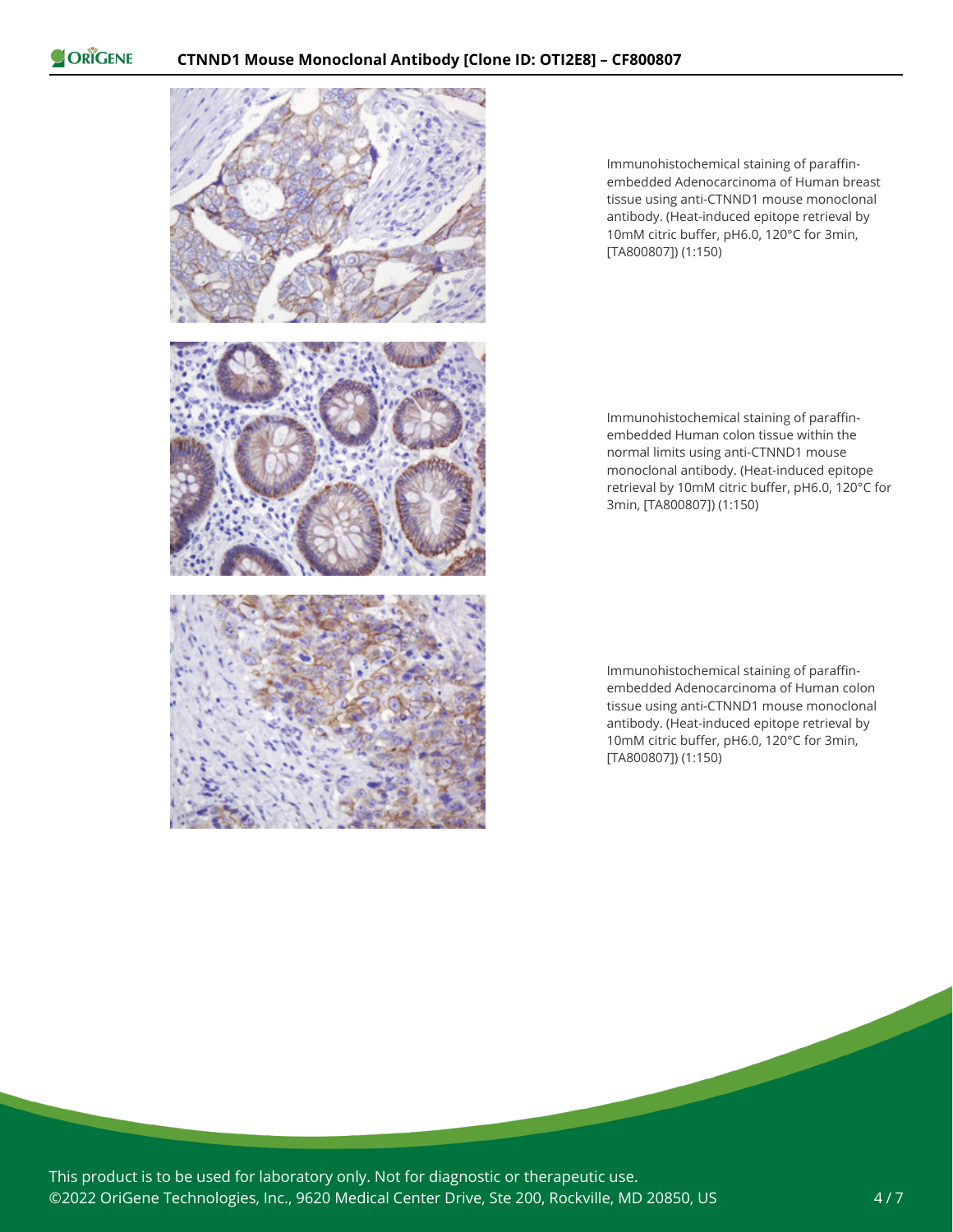

Immunohistochemical staining of paraffinembedded Human Kidney tissue within the normal limits using anti-CTNND1 mouse monoclonal antibody. (Heat-induced epitope retrieval by 10mM citric buffer, pH6.0, 120°C for 3min, [TA800807]) (1:150)

Immunohistochemical staining of paraffinembedded Carcinoma of Human kidney tissue using anti-CTNND1 mouse monoclonal antibody. (Heat-induced epitope retrieval by 10mM citric buffer, pH6.0, 120°C for 3min, [TA800807]) (1:150)

Immunohistochemical staining of paraffinembedded Adenocarcinoma of Human ovary tissue using anti-CTNND1 mouse monoclonal antibody. (Heat-induced epitope retrieval by 10mM citric buffer, pH6.0, 120°C for 3min, [TA800807]) (1:150)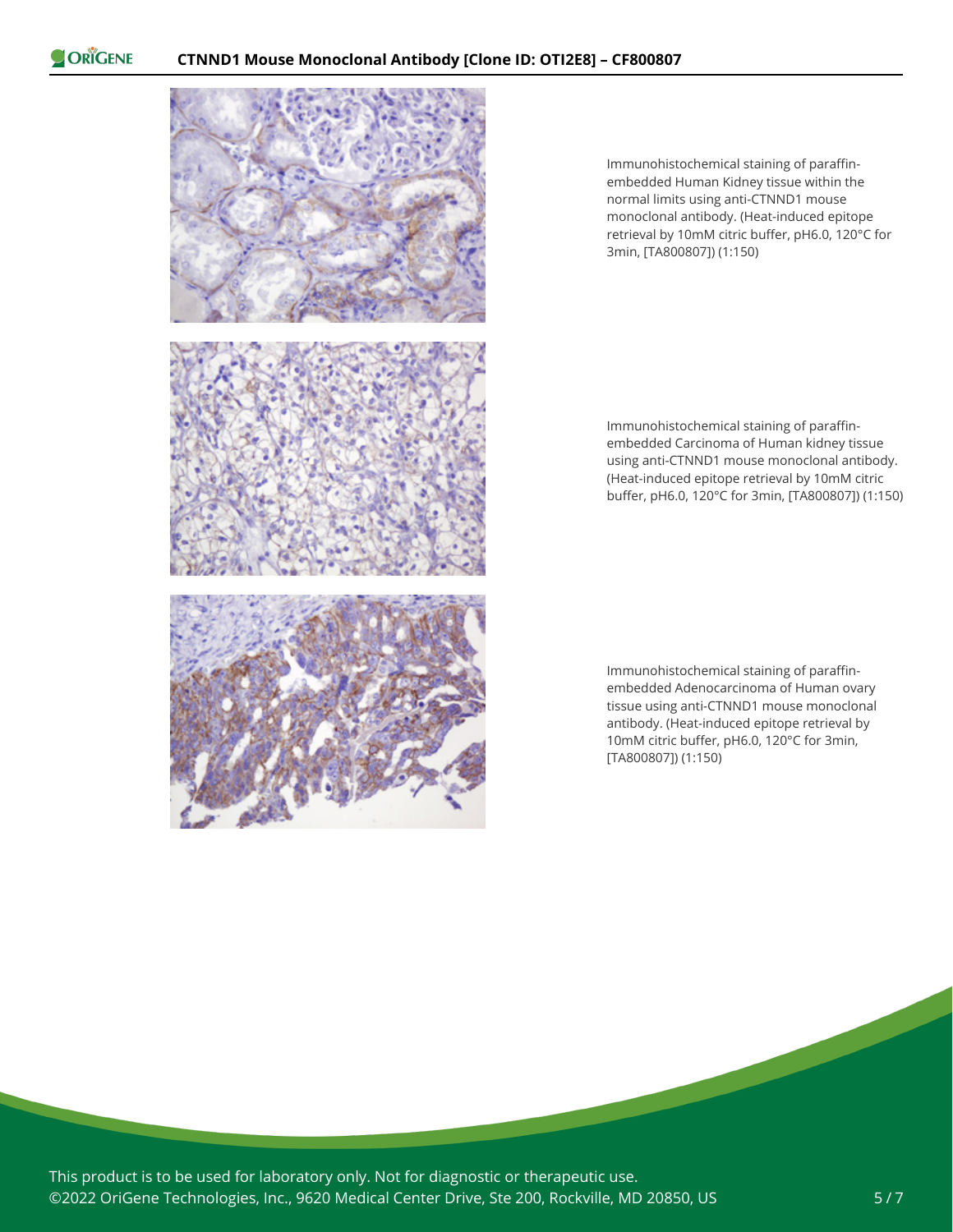

Immunohistochemical staining of paraffinembedded Human pancreas tissue within the normal limits using anti-CTNND1 mouse monoclonal antibody. (Heat-induced epitope retrieval by 10mM citric buffer, pH6.0, 120°C for 3min, [TA800807]) (1:150)

Immunohistochemical staining of paraffinembedded Carcinoma of Human pancreas tissue using anti-CTNND1 mouse monoclonal antibody. (Heat-induced epitope retrieval by 10mM citric buffer, pH6.0, 120°C for 3min, [TA800807]) (1:150)

Immunohistochemical staining of paraffinembedded Human prostate tissue within the normal limits using anti-CTNND1 mouse monoclonal antibody. (Heat-induced epitope retrieval by 10mM citric buffer, pH6.0, 120°C for 3min, [TA800807]) (1:150)